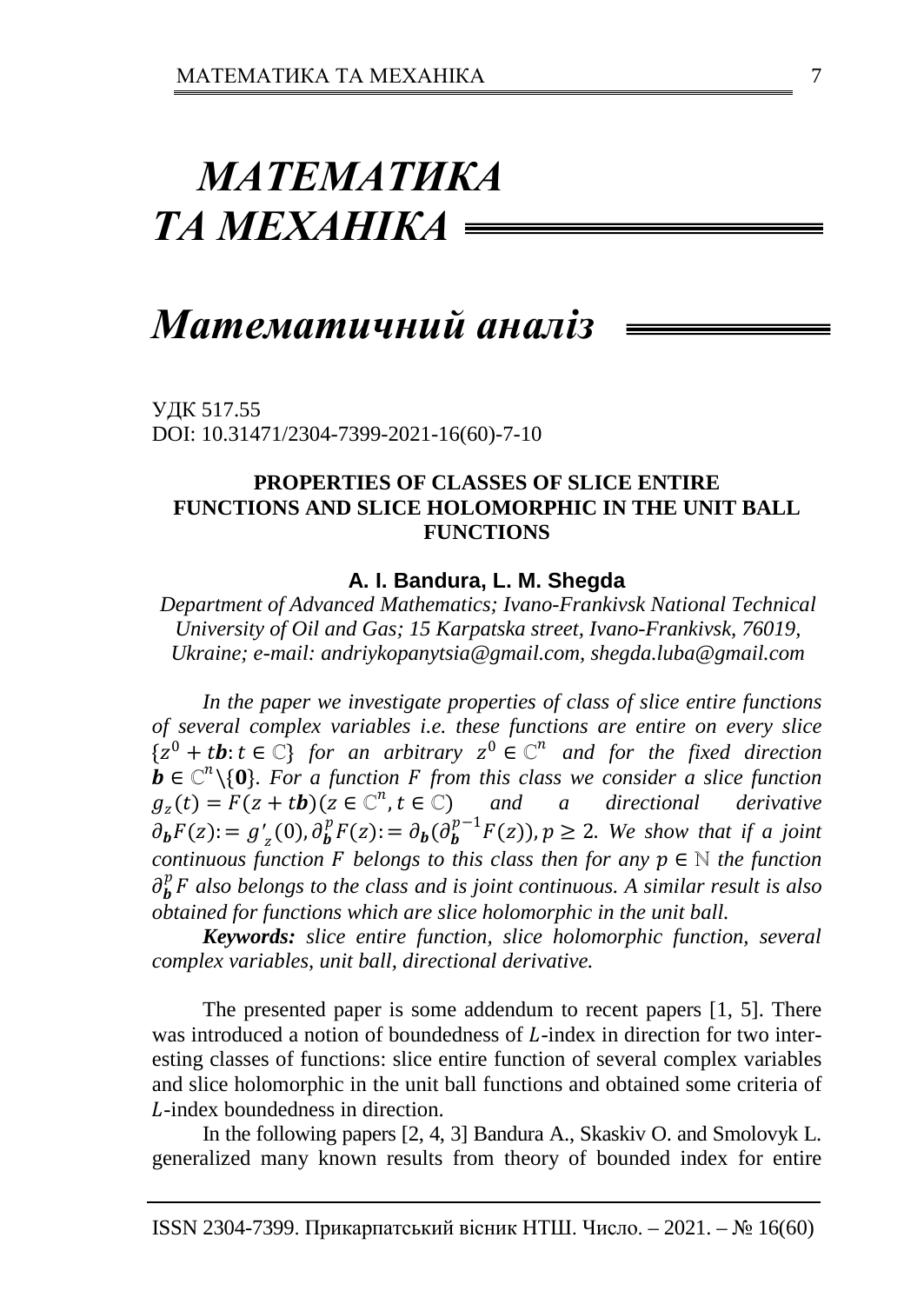functions. Their new results desribe properties of slice entire and slice holomorphic in the unit ball functions of bounded  $L$ -index in direction.

Let us remind some notations from [1, 2, ?]. Let  $\mathbb{R}_+ = (0, +\infty)$ ,  $\mathbb{R}^*_+ = [0, +\infty)$ , **0** = (0, ..., 0), **b** = (b<sub>1</sub>, ..., b<sub>n</sub>) ∈  $\mathbb{C}^n \setminus \{0\}$  be a given direciton. The slice functions on a line  $\{z^0 + t\mathbf{b}: t \in \mathbb{C}\}\$  for fixed  $z^0 \in \mathbb{C}^n$  we will denote as  $g_{z^0}(t) = F(z^0 + t\mathbf{b})$ , where  $F: \mathbb{C}^n \to \mathbb{C}$ .

Let  $\mathcal{H}_{\boldsymbol{b}}^n$  be a class of functions which are holomorphic on every slice  $\{z^0 + t\mathbf{b}: t \in \mathbb{C}\}$  for each  $z^0 \in \mathbb{C}^n$  and let  $\mathcal{H}_{\mathbf{b}}^n$  be a class of functions from  $\mathcal{H}_{\boldsymbol{b}}^n$  which are joint continuous. The notation  $\partial_{\boldsymbol{b}} F(z)$  stands for the derivative of the function  $g_z(t)$  at the point 0, i.e., for every  $p \in \mathbb{N} \partial_{b}^{p} F(z) = g_z^{(p)}(0)$ , where  $g_z(t) = F(z + t\mathbf{b})$  is entire function of complex variable  $t \in \mathbb{C}$  for given  $z \in \mathbb{C}^n$ . In this research, we will often call this derivative as directional derivative because if F is entire function in  $\mathbb{C}^n$  then the derivatives of the function  $q<sub>z</sub>(t)$  matches with directional derivatives of the function F.

The paper [1] contain the following sentences: "Please note that if  $F \in \mathcal{H}_{b}^{n}$  then for every  $p \in \mathbb{N}$   $\partial_{b} F \in \mathcal{H}_{b}^{n}$ . It can be proved by using of Cauchy's formula." This fact was implicitly used in proof of many results from [5, 1, 2, 4, 3]. In the presented paper we give a full proof of this fact.

**Theorem 1.** *If*  $F \in \widetilde{\mathcal{H}}_b^n$  then for every  $p \in \mathbb{N} \partial_b F \in \widetilde{\mathcal{H}}_b^n$ . If  $F \in \mathcal{H}_b^n$ *then for every*  $p \in \mathbb{N} \partial_b F \in \mathcal{H}_b^n$ .

*Proof.* Since  $F$  is a slice entire function of several complex variables we can consider a slice function  $g_z(t) = F(z + t\mathbf{b})$  as entire function of variable  $t \in \mathbb{C}$ . For the function g we write integral formula of Cauchy in the following form

$$
F(z+t\mathbf{b})=g_z(t)=\frac{1}{2\pi i}\int_{|\tau|=r}\left|\frac{g_z(\tau)}{\tau}d\tau\right|=\frac{1}{2\pi i}\int_{|\tau|=r}\left|\frac{F(z+\tau\mathbf{b})}{\tau}d\tau.\right|
$$

It is valid for any  $z \in \mathbb{C}^n$ ,  $t \in \mathbb{C}$ ,  $r > 0$ . One should observe that  $\partial_{\mathbf{b}}^p F(z + t \mathbf{b}) = g_z^{(p)}(t)$  for each  $p \in \mathbb{N}$ . Indeed,

 $\partial_{\mathbf{b}}^p F(z+t\mathbf{b}) = g_{z+t\mathbf{b}}^{(p)}(0) = \frac{p!}{2\pi i} \int_{|\tau|=r} \left| \frac{g_{z+t\mathbf{b}}(\tau)}{\tau^{p+1}} d\tau \right| = \frac{p!}{2\pi i} \int_{|\tau|=r} \left| \frac{f'(z+t\mathbf{b}+\tau\mathbf{b})}{\tau^{p+1}} d\tau \right| d\tau.$ Changing variable  $\tau = s - t$ , we obtain

$$
\partial_{\mathbf{b}}^{p} F(z+t\mathbf{b}) = \frac{p!}{2\pi i} \int_{|s-t|=r} \left| \frac{F(z+s\mathbf{b})}{(s-t)^{p+1}} \right| ds = \frac{p!}{2\pi i} \int_{|s-t|=r} \left| \frac{g_z(s)}{(s-t)^{p+1}} \right| ds =
$$
  
=  $g_z^{(p)}(t)$ .

Thus, the function  $\partial_{\mathbf{b}}^p F$  is also slice entire, i.e.  $\partial_{\mathbf{b}} F \in \widetilde{\mathcal{H}}_{\mathbf{b}}^n$ .

Let  $F \in \mathcal{H}_{\mathbf{b}}^n$ . This means that F is continuous in  $\mathbb{C}^n$ . Then the equation

$$
\partial_{\mathbf{b}}^p F(z+t\mathbf{b}) = \frac{p!}{2\pi i} \int_{|\tau|=r} \left| \frac{F(z+t\mathbf{b}+\tau\mathbf{b})}{\tau^{p+1}} \right| dz
$$

yields that  $\partial_{\bf b}^p F(z + t{\bf b})$  is also continuous in  $\mathbb{C}^n$  for each  $p \in \mathbb{N}$ . Thus, the function  $\partial_{\mathbf{b}}^p F$  belongs to the class  $\mathcal{H}_{\mathbf{b}}^n$ .

Theorem 1 is proved.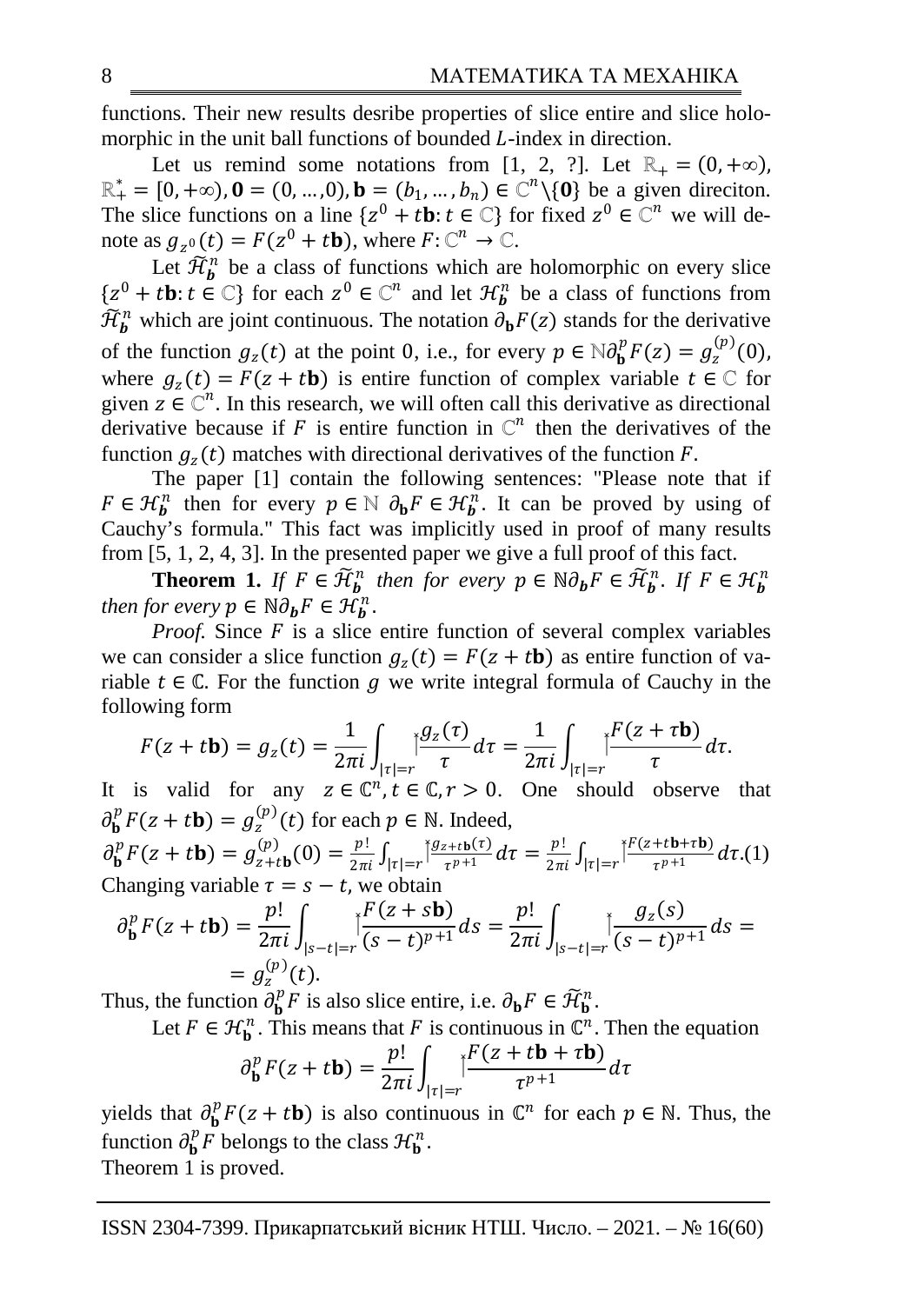A similar result is also valid for slice holomorphic function in the unit ball. This class of functions was firstly considered in [5]. A function  $F: \mathbb{B}^n \to \mathbb{C}$  is called a slice holomorphic in the unit ball function, if it is analytic in the intersection of every slice  $\{z^0 + t\mathbf{b}: t \in \mathbb{C}\}\$  with the unit ball  $\mathbb{B}^n = \{ z \in \mathbb{C}^{\mathbb{I}} |z| := \sqrt{|z|_1^2 + \dots + |z_n|^2} < 1 \}$  for any  $z^0 \in \mathbb{B}^n$ .

For a given  $z \in \mathbb{B}^n$ , we denote  $S_z = \{t \in \mathbb{C} : z + t\mathbf{b} \in \mathbb{B}^n\}$ . Let  $\widetilde{\mathcal{H}}_{\mathbf{b}}(\mathbb{B}^n)$ be a class of functions which are holomorphic on every slices  $\{z^0 + t\mathbf{b}: t \in \mathbb{R}\}$  $S_{z^0}$  for each  $z^0 \in \mathbb{B}^n$  and let  $\mathcal{H}_b(\mathbb{B}^n)$  be a class of functions from  $\widetilde{\mathcal{H}}_b(\mathbb{B}^n)$ which are joint continuous.

**Theorem 2.** *If*  $F \in \widetilde{\mathcal{H}}_b(\mathbb{B}^n)$  *then for every*  $p \in \mathbb{N} \partial_b F \in \widetilde{\mathcal{H}}_b(\mathbb{B}^n)$ *. If*  $F \in \mathcal{H}_h(\mathbb{B}^n)$  then for every  $p \in \mathbb{N} \partial_h F \in \mathcal{H}_h(\mathbb{B}^n)$ .

Proof of this theorem is similar to proof of Theorem 1 if we replace  $z \in \mathbb{C}^n$  by  $z \in \mathbb{B}^n$  and  $t \in \mathbb{C}$  by  $t \in S_z$ . There is only one difference in (1). This equation is valid for all  $r \in (0; \frac{1-|z+tb|}{|b|})$  if  $F \in \widetilde{\mathcal{H}}_{\mathbf{b}}(\mathbb{B}^n)$ .

**Acknowledgment.** The first author cordially thanks unknown Referee of paper Bandura A., Skaskiv O.: Slice Holomorphic Functions in Several Variables with Bounded L-Index in Direction, Axioms, 8 (3), Article ID: 88 (2019). doi: 10.3390/axioms8030088for his valuable remark on structure of class of slice entire functions of several complex variables.

This research was funded by the National Research Foundation of Ukraine, 2020.02/0025, 0120U103996.

#### *References*

- 1. Bandura A., Skaskiv O.: Slice Holomorphic Functions in Several Variables with Bounded L-Index in Direction, Axioms,  $8(3)$ , Article ID:  $88$ (2019). doi: 10.3390/axioms8030088
- 2. Bandura A.I., Skaskiv O.B.: Some criteria of boundedness of the *L*-index in direction for slice holomorphic functions of several complex variables, Ukr. Matem. Visn., 16 (2), 154–180 (2019). Engl. transl.: J. Math. Sci., 244 (1), 1-21 (2020). doi: 10.1007/s10958-019-04600-7
- 3. Andriy Bandura, Oleh Skaskiv, Liana Smolovyk, Slice holomorphic solutions of some directional differential equations with bounded  $L$ -index in the same direction. Demonstr. Math. (2019), 52 (1), 482–489. Math. (2019), 52 (1), 482–489. doi: 10.1515/dema-2019-0043.
- 4. A. I. Bandura A., O. B. Skaskiv, Sum and product of functions having bounded *L*-index in a direction which are slice holomorphic in the same direction. Prykarpatskyi Visn. Nauk. Tov. Im. Shevchenka. Chyslo. – 2019. – 1(53). – P. 9–20. doi: 10.31471/2304-7399-2019-1(53)-9-20
- 5. Bandura, A.; Martsinkiv, M.; Skaskiv, O. Slice Holomorphic Functions in the Unit Ball Having a Bounded L-Index in Direction. Axioms 2021, 10 (1), 4. https://doi.org/10.3390/axioms10010004

*Стаття надійшла до редакційної колегії 05.09.2021 р.*